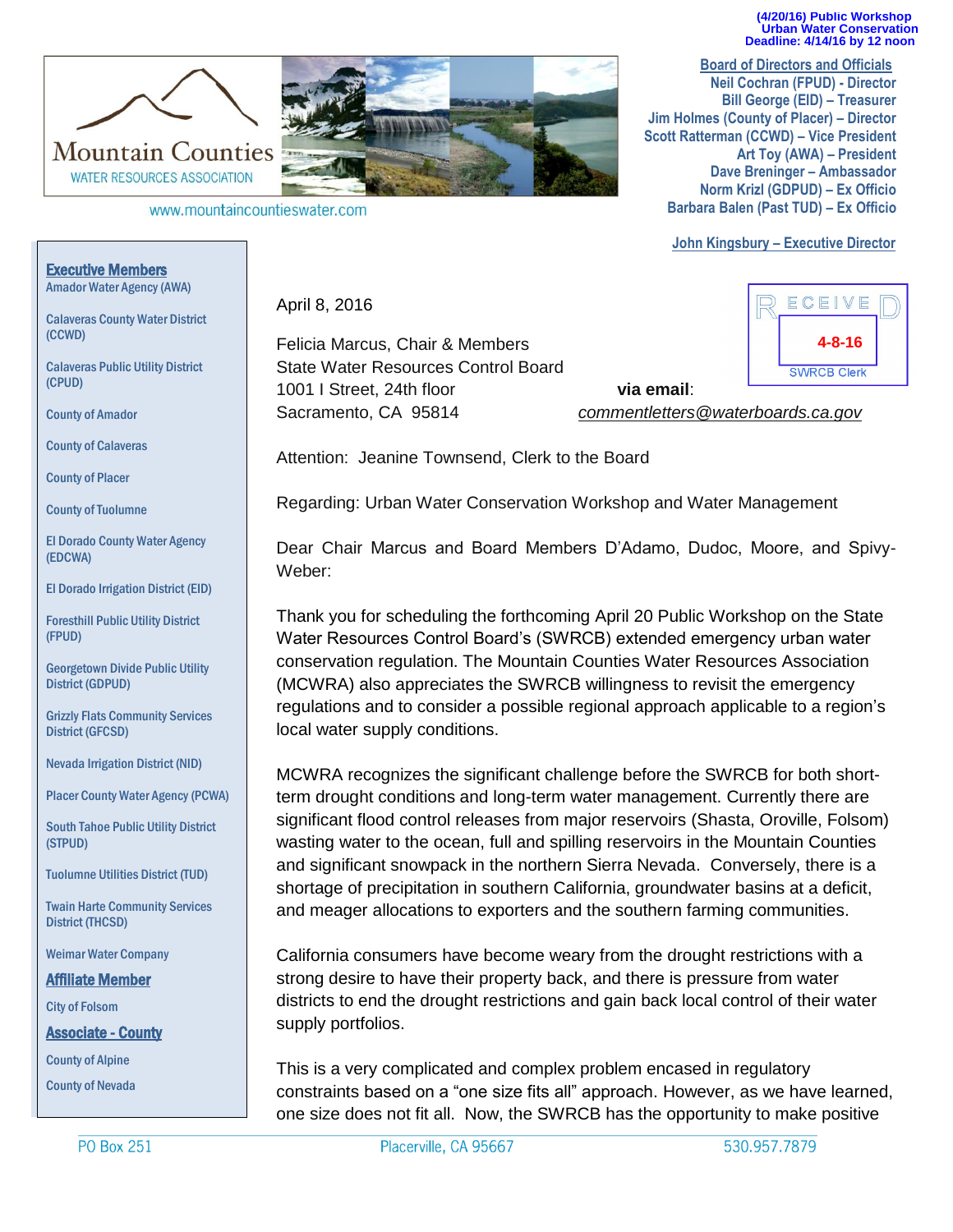modifications to the emergency regulations in the near term that will have long term benefits.

**FIRST**, when the SWRCB considers "urban water conservation regulations", regulations should apply to the urban environment. MCWRA contends, as we have early on, that "rural environments" differ dramatically from urban environments. The "rural environment" varies greatly, as can be seen simply by driving through the rural communities in this region. Rural environments, unlike urban environments, account for and promote "open space", "wildlife habitat", "locally grown healthy food from small farm agriculture" and support significant recreation and tourism not only from California, but from around the world. These are socio-economic drivers that define rural communities and differentiate urban environments from rural environments.

## **The SWRCB should recognize the value of rural environments to California and distinguish this environment in further amendments to the emergency regulations.**

**SECOND**, rural Mountain Counties communities have invested tens of millions of their ratepayer dollars to build reliable water supply systems, wastewater systems, recycled water systems, and hydropower generation facilities. These same water districts have developed Water Management Plans/Water Conservation Plans, and implemented water use efficiency programs to endure growth and extended droughts, as well as, providing regional watershed stewardship that benefits all of California.

Local independence and self-reliance is vital as these water districts generally are geographically separate from one another and lack the resources to interconnect their systems. With no ability to tap the ocean or valley ground water basins, communities must capture the precipitation that drops from the sky.

Unfortunately, the emergency regulation overlooked these investments and geographically isolated parts of the state and required local water districts to impose mandatory reductions in water use on their customers, even where local water supply conditions did not warrant such stringent restrictions. This one-size-fits-all approach didn't work in the short-term nor should it be the basis for any long-term strategy moving forward.

## **The SWRCB should consider those regions where local water supply conditions have returned to normal and rescind the drought restrictions in those areas**.

## As we move forward, there are four key foundational points that the SWRCB should consider relevant to longterm water management decisions as we move beyond this drought.

- **1.** Long-term water management policy is most appropriately developed and administered by the California Department of Water Resources (DWR) as the lead agency in managing the state's Urban Water Management Plan/Water Shortage Contingency Plan process. Long-term water management solutions are most appropriately developed and administered at the local water district level.
- **2.** California Water Action Plan, Action No. 2 is to "Promote Local Urban Conservation Ordinances and Programs." Local water districts by design are increasingly conserving water by prohibiting certain types of wasteful water use. Local water districts are also pioneering incentive programs. These actions by local water districts are foundational in Action No. 2, which is to promote local water district programs.